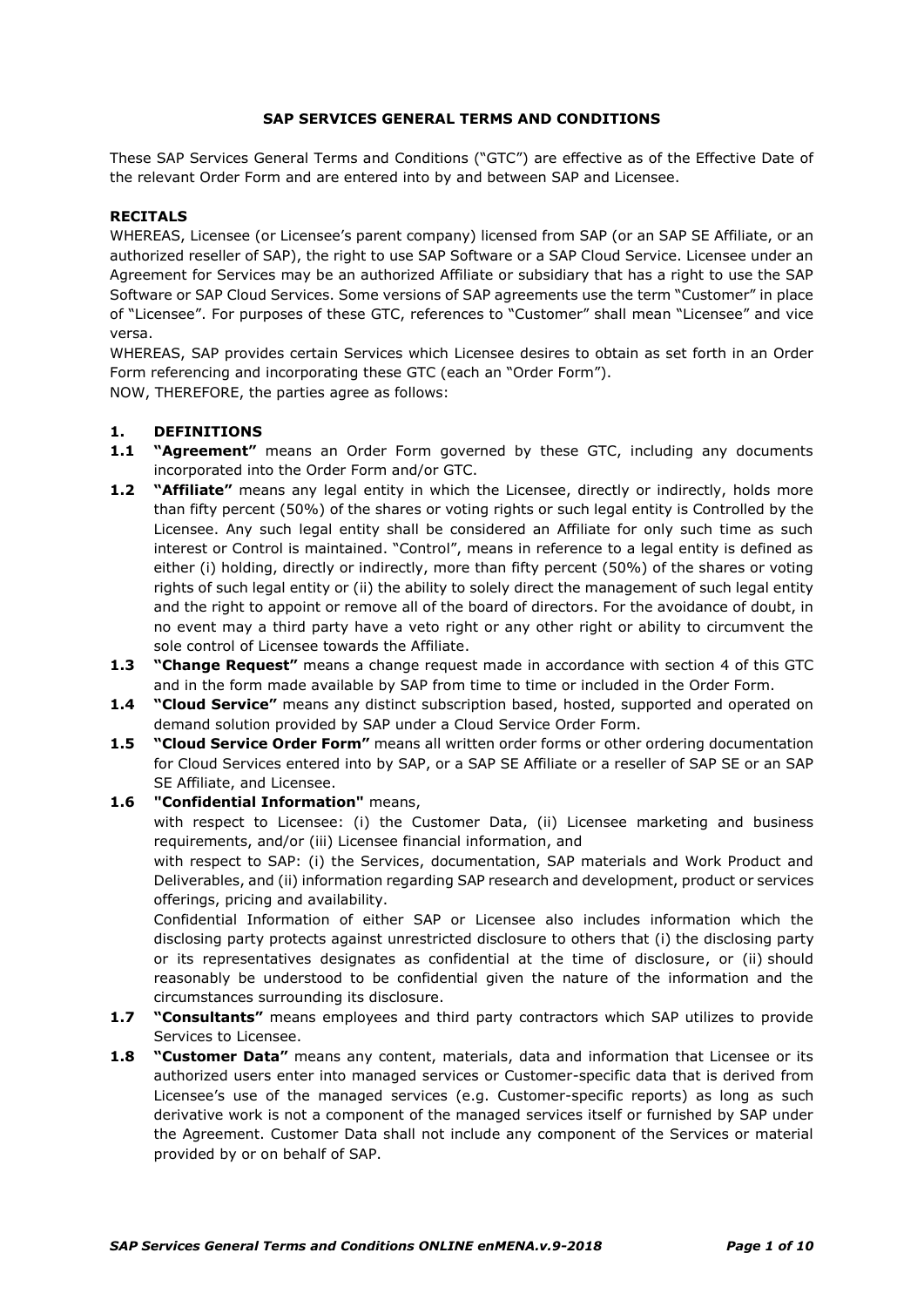- **1.9 "Deliverables"** means those specific Work Products which are explicitly identified as a "Deliverable" under the applicable Order Form.
- **1.10 "Intellectual Property Rights"** means patents of any type, design rights, utility models or other similar invention rights, copyrights, mask work rights, trade secret, know-how or confidentiality rights, trademarks, trade names and service marks and any other intangible property rights, including applications and registrations for any of the foregoing, in any country, arising under statutory or common law or by contract and whether or not perfected, now existing or hereafter filed, issued, or acquired.
- **1.11 "License Agreement"** means the agreement between SAP (or an SAP SE Affiliate, or an authorized reseller of the SAP Software) under which Licensee procured the license rights to use SAP Software or SAP hosted or on demand service*.*
- **1.12 "Material Defect"** means the Deliverable fails to substantially comply with the applicable and corresponding acceptance criteria for that Deliverable set forth in the Order Form.
- **1.13 "Order Form"** means the ordering document for Services that references the GTC.
- **1.14 "SAP SE"** means SAP Societas Europaea, a German corporation, with offices located in Walldorf, Germany.
- **1.15 "SAP SE Affiliate"** means a subsidiary of SAP SE.
- **1.16 "SAP Software"** means (i) software products licensed to Licensee as specified in software order forms all as developed by or for SAP, SAP SE and/or any of their affiliated companies and delivered to Licensee; (ii) any new releases, updates or versions thereof made available through unrestricted shipment pursuant to the respective SAP support agreement or warranty obligation and (iii) any complete or partial copies of any of the foregoing.
- **1.17 "Scope Document"** means the document that is provided with and becomes part of the Order Form and which defines sometimes in conjunction with a Service Description the Services to be provided.
- **1.18 "Services"** mean those service(s) as further defined by the specific Service Descriptions and/or Scope Documents under an Order Form.
- **1.19 "Service Description"** means pre-defined descriptions of services found at <http://www.sap.com/servicedescriptions> current as of the effective date of the Order Form which in conjunction with a Scope Document defines the Services to be provided and becomes part of the Order Form.
- **1.20 "Taxes"** means local sales, value added tax, withholding, use, property, excise, service or similar taxes.
- **1.21 "Work Product"** means any work product or tangible results produced by or with SAP, including works created for or in cooperation with Licensee.

#### **2. PROVISION OF SERVICES**

- **2.1** SAP will provide the Services in accordance with the Order Form and these GTC.
- **2.2** SAP may use third party contractors to perform SAP's duties. SAP will be responsible for the performance of the Services of such third party contractors to the same extent as for its own employees.
- **2.3** SAP will, at its sole discretion (i) select the Consultants to be deployed to deliver Services; and (ii) reserves the right to replace any Consultant at any time with a Consultant having equivalent skills.
- **2.4** If any Service, in whole or in part, cannot be provided by SAP due to a Licensee issue and Licensee fails to provide SAP with reasonable advance notice, the time spent by the Consultants on such Service will be charged to Licensee.
- **2.5** Any services, deliverables, and work products provided by SAP to Licensee prior to the execution of an applicable Order Form or a Change Request are the sole property and Confidential Information of SAP and shall be governed by the terms of this Agreement. If no Order Form is completed, all services, Work Products and deliverables must be returned or deleted and must not be used.
- **2.6** All dates with respect to performance of the Services are estimated and time shall not be deemed of the essence.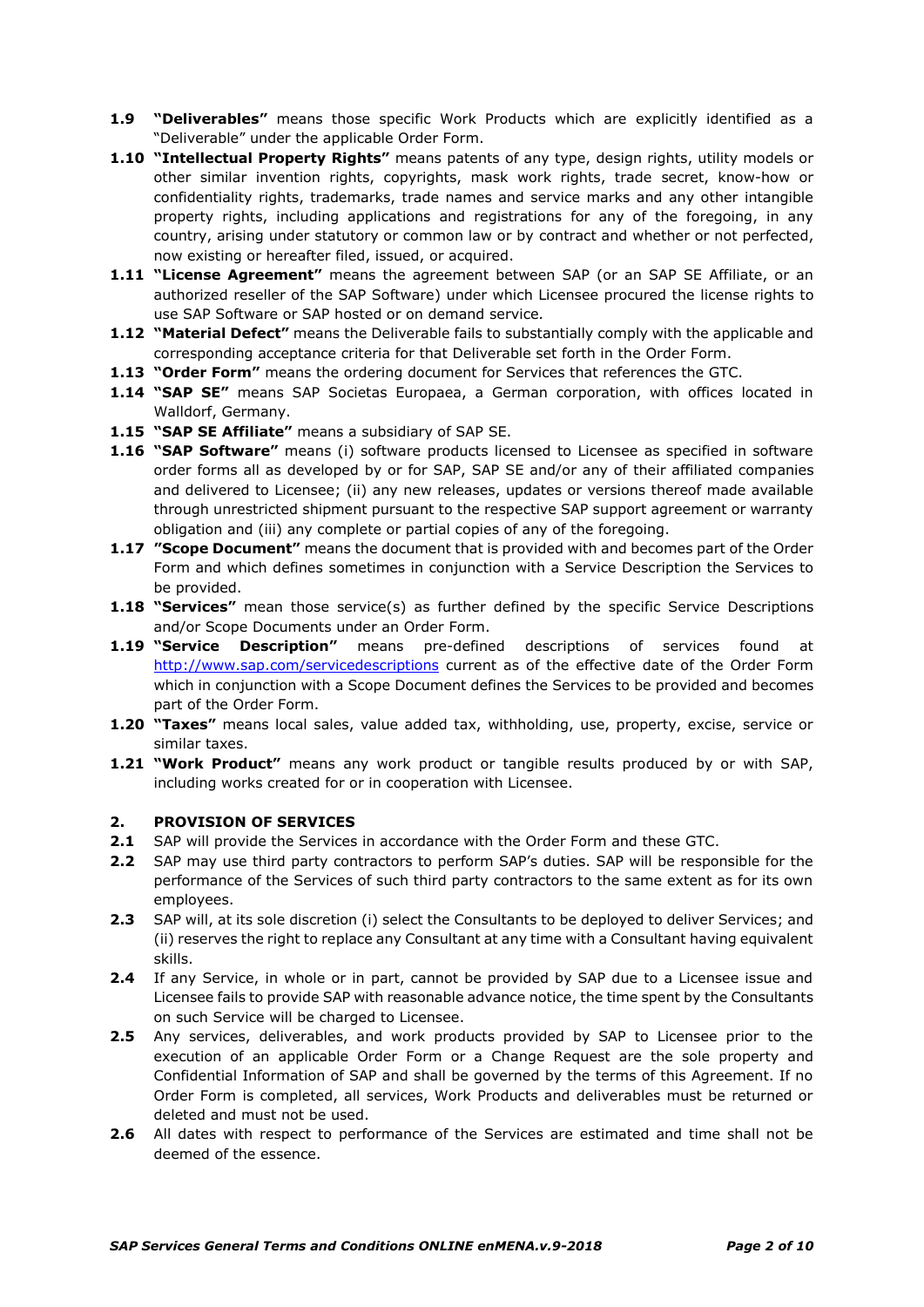## **2.7 Acceptance.**

If the applicable Order Form expressly states that the Deliverables are subject to acceptance and does not otherwise specify an acceptance procedure, the following acceptance procedure applies:

- (a) Upon delivery by SAP of a completed Deliverable, Licensee shall have 10 calendar days to accept or reject ("**Acceptance Period**") the Deliverable, due to a Material Defect based on the acceptance criteria set forth in the Order Form for that Deliverable.
- (b) If the relevant Deliverable passes the acceptance criteria set forth in the Order Form, Licensee shall accept the Deliverable. Acceptance will not be unreasonably withheld by Licensee. If Licensee notifies SAP that it has rejected the Deliverable due to a Material Defect, Licensee shall provide written notice, within such 10 day period, specifying the basis of the Material Defect.
- (c) SAP shall have a reasonable period to cure and redeliver the Deliverable for an additional Acceptance Period. If Licensee fails to reject any Deliverable within the Acceptance Period, in a written document specifying the Material Defect, Licensee shall be deemed to have accepted such Deliverable as of the 10th day of the Acceptance Period.
- (d) Upon acceptance of a Deliverable, all Services associated with such Deliverable shall be deemed accepted and SAP shall have no further obligation with respect to an accepted Deliverable. Licensee shall not make productive use of a Deliverable, unless it has been accepted by Licensee (either expressly or by passage of time).
- (e) If acceptance criteria are not specified in the Order Form, such Deliverable will be deemed accepted upon delivery.

## **3. LICENSEE'S RESPONSIBILITIES**

- **3.1** Licensee will make the necessary arrangements to allow SAP to perform the Services.
- **3.2** Licensee shall provide and make available all Licensee personnel that SAP reasonably requires in connection with performance of the Services and as may be further addressed in an applicable Order Form.
- **3.3** If the Services are performed at Licensee's site, Licensee agrees to provide necessary access to its site including appropriate access to Licensee premises, computer systems and other facilities.
- **3.4** Licensee shall appoint a contact person with the authority to make decisions and to supply SAP with any necessary or relevant information expeditiously.
- **3.5** Licensee shall ensure to have all necessary license rights including third party license rights required to allow SAP to perform the Services.

## <span id="page-2-0"></span>**4. CHANGE REQUEST PROCEDURES**

- **4.1** Either party can request changes to the Service.
- **4.2** SAP is not required to perform under a Change Request prior to the execution by the parties of the applicable Change Request.
- **4.3** If Licensee makes a change request to SAP, SAP will inform Licensee within ten (10) working days (which excludes weekends and applicable public holidays) whether the change is possible or not and what impact the change would have on the Agreement with particular reference to the timeline and remuneration. Licensee must thereupon inform SAP in writing within five (5) working days whether the change request is to apply or whether the contract is to be continued on the existing terms. If the investigation of a change request itself requires substantial work, SAP is entitled to bill separately for that work.

If SAP submits a change request, Licensee must notify SAP in writing within ten (10) working days whether it accepts the change or not.

Until there is agreement about the change, work will continue in accordance with the existing Order Form.

## **5. SATISFACTION WITH PERSONNEL**

If at any time Licensee or SAP is dissatisfied with the material performance of a Consultant or a Licensee project team member, the dissatisfied party shall promptly report such dissatisfaction to the other party in writing and may request a replacement. The other party will use its reasonable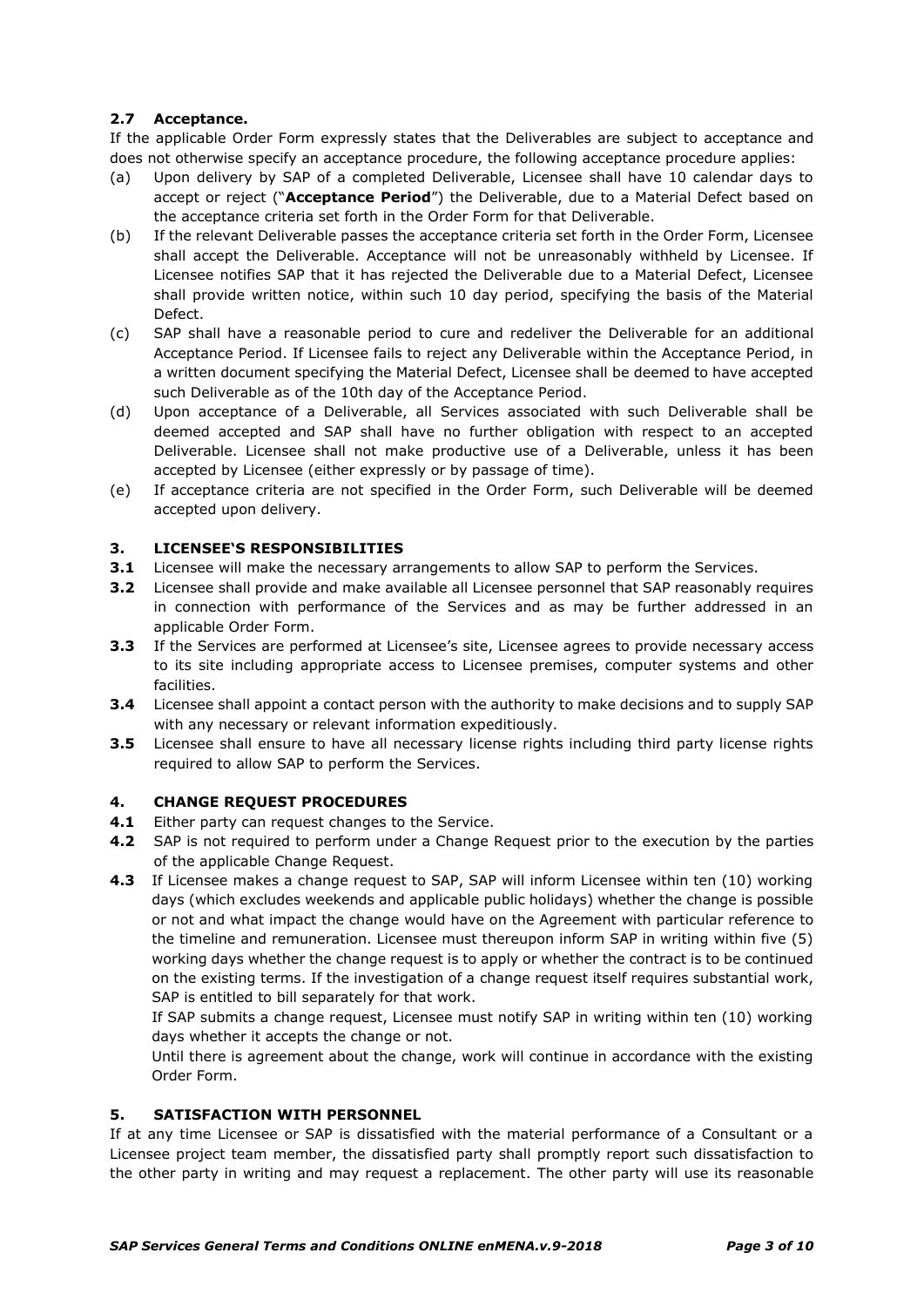discretion in accomplishing any such change (which also, in the case of SAP, shall be subject to staffing availability).

## **6. COMPENSATION OF SAP**

- **6.1** SAP will provide an invoice specifying the fees for each of the Services in accordance with the terms of the Order Form. Payment is due thirty [30] days after the invoice is issued. Any fees not paid when due shall accrue an administrative fee at the rate of 12% per annum, but not to extend the maximum amount as allowed by law. After written notice, SAP may suspend the provision of Services until payment is made.
- **6.2** Fees and other charges described in the Agreement do not include Taxes, now or hereinafter levied all of which shall be for Licensee's account with the exception of income or corporation taxes attributable to SAP. SAP and Licensee agree to comply with the applicable Tax law in force for the duration of the Agreement. Any applicable direct pay permits or valid tax-exempt certificates must be provided to SAP prior to the execution of this Agreement. If SAP is required to pay Taxes, Licensee shall reimburse SAP for such amounts.
- **6.3** Notwithstanding the above, if the Licensee is legally required to deduct withholding/any other type of taxes from any payment which is due to SAP, the Licensee must promptly notify SAP at time of receiving invoice or when it becomes aware of such requirement, whichever is earlier and provide SAP with evidence of receipt by the relevant tax authority of any sum that the Licensee has deducted as withholding tax/any other type of taxes and such other information or documents as SAP may reasonably require for purposes of obtaining any available tax credit. Should the Licensee, notwithstanding formal written demand to it by SAP, fail to furnish to SAP such receipt within a reasonable period for any reason other than the obvious delay of the issuing authority, then Licensee shall be liable to pay to SAP the amount so deducted upon demand.
- **6.4** Licensee hereby agrees to reimburse SAP for any taxes and tax related costs, administrative fees and penalties paid or payable by SAP as a result of Licensee's non-compliance in regard to this Section or delay with its responsibilities herein.

## **7. TERM AND TERMINATION**

# **7.1 Term of the GTC.**

These GTC shall commence on the Effective Date and remain in effect unless terminated earlier by either party in accordance with this Section 7.

### **7.2 Termination of the GTC for convenience.**

Either party may terminate this GTC for convenience upon thirty (30) days' prior written notice to the other party. If these GTC are terminated for convenience prior to the completion of one or more Order Forms, such termination will not affect the continuation of any such Order Form as governed by these GTC.

## **7.3 Term of an Order Form or Service.**

Each Order Form and Service shall be effective on the effective date set forth in that Order Form, and shall remain in effect until end of term or completion of the Services in accordance with the Order Form, the respective Service Description or Scope Document, or terminated earlier by either party in accordance with this Section 7. For clarity, the termination of any particular Service in accordance with this Section 7 shall not cause or result in the termination of any other Services ordered under the same Order Form nor reduce Licensee's liability for payments to SAP.

#### **7.4 Termination of an Order Form for convenience.**

Except as otherwise agreed in an Order Form, each Order Form (excluding fixed-price Services and excluding subscription or monthly reoccurring Services) may be terminated by either party subject to thirty (30) days' prior written notice to the other party.

#### **7.5 Termination of Agreement and/or an Order Form for cause.**

Either party may terminate these GTC and/or an Order Form for cause:

(a) upon thirty (30) days prior written notice of the other party's material breach of any provision (including more than thirty (30) days delinquency in Licensee's payment of any money due hereunder or any Order Form) of the Agreement unless such party has cured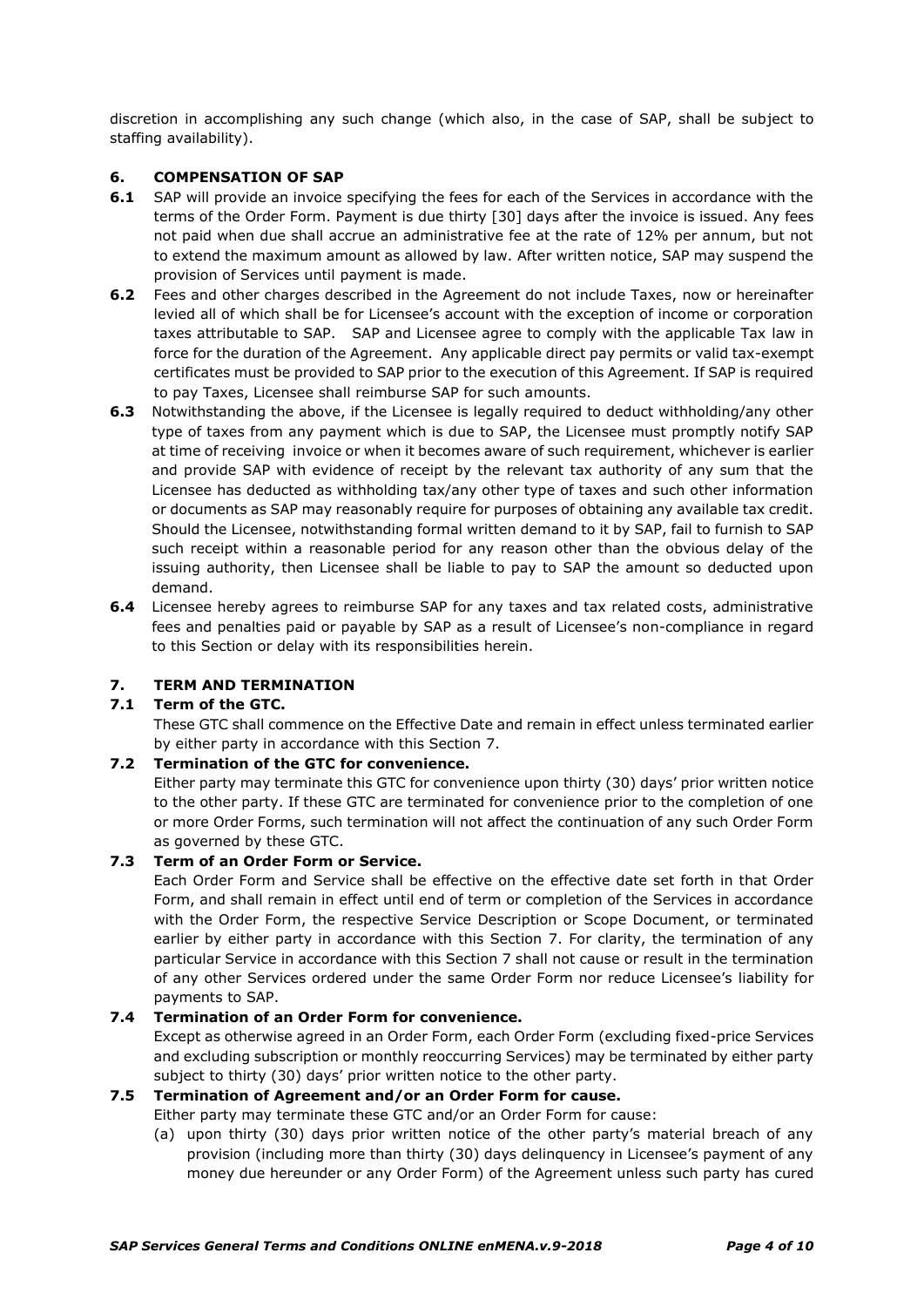such breach during such thirty (30) day period; or

(b) immediately if the other party files for bankruptcy, becomes insolvent, or makes an assignment for the benefit of creditors, or otherwise materially breaches Sections 9 or 14.

### **7.6 Effect of Termination.**

Licensee shall be liable for payment of all costs, fees and expenses up to the effective date of termination for (i) any completed, partially completed or scheduled Services from any phase or milestone; (ii) any reasonable committed costs or expenses; (iii) any non-refundable travel costs including visa costs and related expenses.

All Confidential Information of the other party provided in connection with this Agreement in the possession of such party shall, subject to any legal retention rights and upon request of the other party be returned to the disclosing party or destroyed with certification of such destruction from an individual of authority to bind the respective party. The obligation to return or destroy Confidential Information does not apply to Work Products that are provided by SAP to Licensee, unless the Order Form or Agreement is terminated by SAP in accordance with section 7.5 herein.

#### **8. INTELLECTUAL PROPERTY RIGHTS**

- **8.1** All title to and rights in the Services, Deliverables and Work Products, and all Intellectual Property Rights embodied therein, including techniques, knowledge or processes of the Services and/or Deliverables (whether or not developed for Licensee), shall be the sole and exclusively property of SAP and SAP SE. Licensee agrees to execute and to ensure its third parties execute such documentation as reasonably necessary to secure SAP's or SAP SE's title over such rights.
- **8.2** Once all amounts due under an Order Form are paid in full and all claims have been satisfied, Licensee is granted a non-exclusive, non-transferable license for the duration of the license granted under the License Agreement, so long as Licensee complies with the terms of the License Agreement and this Agreement to use any Deliverables and Work Products provided to it by SAP under a relevant Order Form under this Agreement in order to run Licensee's and its Affiliates' internal business operations, and otherwise to the same extent as Licensee is granted a license to use the SAP Software, documentation and SAP Confidential Information in the License Agreement. Licensee may allow its third-party service providers to access the Deliverables, Work Product and Services of SAP solely for purposes of supporting the Licensee or Affiliates and provided that such third-party service provider is obligated under substantially similar written terms to protect SAP Confidential Information and Licensee shall be responsible for any breach as if by Licensee.
- **8.3** Licensee must immediately notify SAP in writing if any third-party gains unauthorized access to SAP proprietary materials or Confidential Information. Licensee shall take all reasonable steps to stop such unauthorized access.

## **9. CONFIDENTIALITY**

#### **9.1 Use of Confidential Information.**

- (a) The receiving party will protect all Confidential Information of the disclosing party as strictly confidential to the same extent it protects its own Confidential Information, and not less than a reasonable standard of care. Receiving party will not disclose any Confidential Information of the disclosing party to any person other than its personnel, representatives or Authorized Users whose access is necessary to enable it to exercise its rights or perform its obligations under the Agreement and who are under written obligations of confidentiality substantially equivalent to those herein. Licensee will not disclose the Agreement or the pricing to any third party. Notwithstanding this section, a receiving party may use in its business activities the ideas, concepts and know-how related to the technology contained in the other party's Confidential Information and retained in the unaided memories of the other party's employees who have access to such Confidential Information in connection with the Services.
- (b) In the event of legal proceedings relating to the Confidential Information, the receiving party will cooperate with the disclosing party and comply with applicable law (all at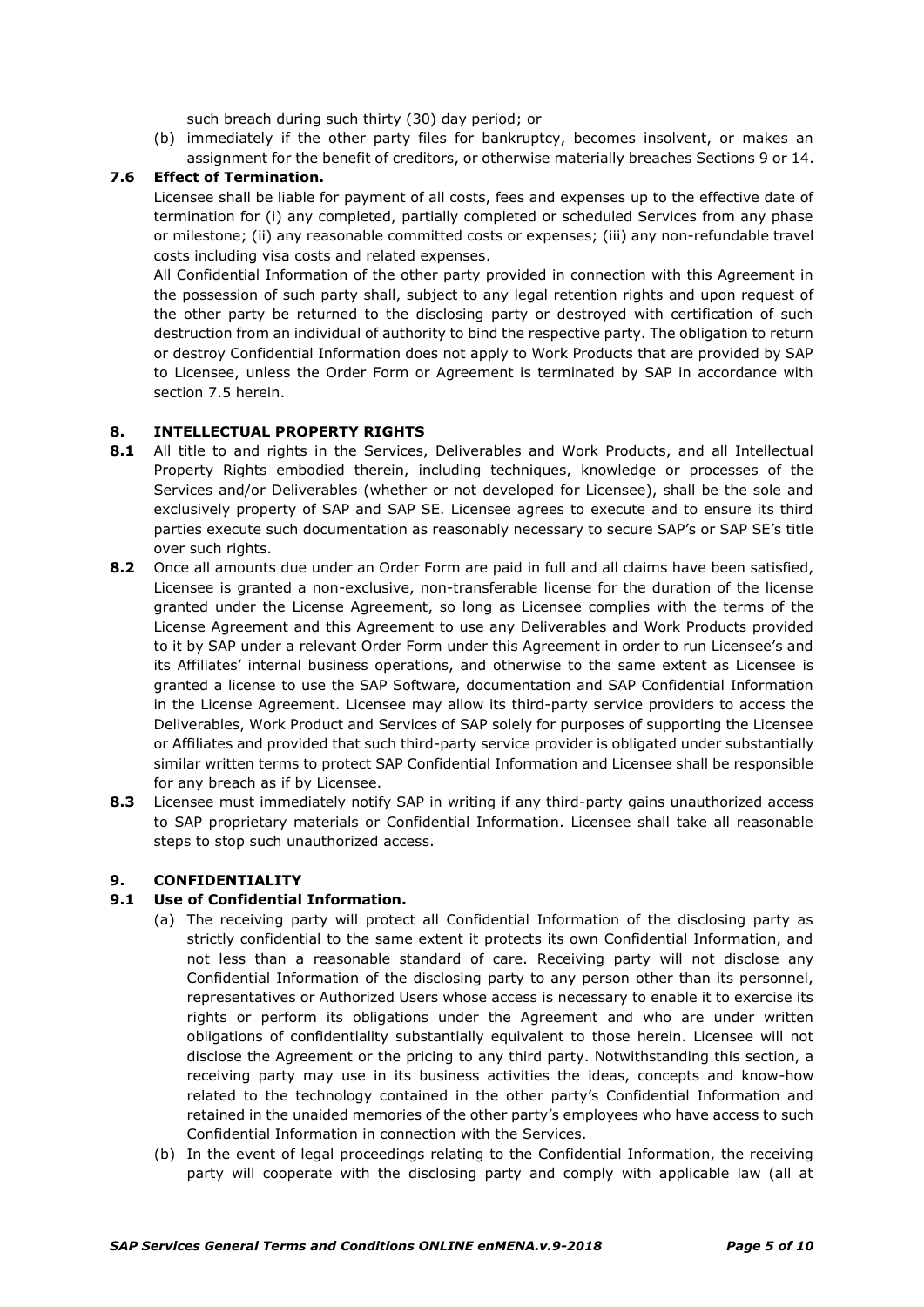disclosing party's expense) with respect to handling of the Confidential Information.

## **9.2 Exceptions.**

The restrictions on use or disclosure of Confidential Information will not apply to any Confidential Information that:

- (a) is independently developed by the receiving party without reference to the disclosing party's Confidential Information,
- (b) is generally available to the public without breach of the Agreement by the receiving party,
- (c) at the time of disclosure, was known to the receiving party free of confidentiality restrictions, or
- (d) the disclosing party agrees in writing is free of confidentiality restrictions.

### **9.3 Publicity.**

Neither party will use the name of the other party in publicity activities without the prior written consent of the other, except that Licensee agrees that SAP may use Licensee's name in customer listings or quarterly calls with its investors or, at times mutually agreeable to the parties, as part of SAP's marketing efforts (including reference calls and stories, press testimonials, site visits, SAPPHIRE participation). Licensee agrees that SAP may share information on Licensee with SAP SE and its Affiliates for marketing and other business purposes and that it has secured appropriate authorizations to share Licensee employee contact information with SAP SE and its Affiliates.

#### **10. FEEDBACK**

Licensee may at its sole discretion, provide SAP (or as used herein SAP SE or other SAP entity) with input, comments or suggestions from Licensee, regarding SAP's business and technology direction and/or the possible creation, modification, correction, improvement or enhancement of the software, products and/or services of SAP, (collectively "**Feedback**"). Licensee grants to SAP SE a nonexclusive, perpetual, irrevocable, worldwide, transferable, royalty-free license, with the right to sublicense through multiple tiers, to use, publish, disclose, perform, copy, make, have made, use, modify, create derivative works, distribute, sell, offer for sale and otherwise benefit from Feedback in any manner and via any media.

#### **11. WARRANTY**

## **11.1 Good industry practices.**

SAP warrants that

- (a) its Services will be performed in a professional workman-like manner by Consultants with the skills reasonably required for the Services; and
- (b) for forty-five (45) days following provision of the Service, the Deliverables will materially conform with the applicable specifications for that Deliverable. For clarity, the warranty period for Deliverables (if any) resulting from any subscription based Services will in no event exceed the termination date of the subscription based Services.

SAP does not warrant error-free or uninterrupted operation of any Service or Deliverable or that SAP will correct all non-conformities.

#### **11.2 Notification.**

Licensee shall notify SAP within forty-five (45) days of provision of the Service or Deliverable in writing of the alleged warranty breach and provide SAP with a precise description of the problem and all relevant information reasonably necessary for SAP in order to rectify such warranty breach.

### **11.3 Remedy.**

Provided Licensee has notified SAP in accordance with section 11.2 of a warranty breach and SAP validates the existence of such warranty breach, SAP will, at its option:

- (a) re-perform the applicable Services or Deliverable;
- (b) refund the fee paid or reallocate quota for the specific non-conforming Service or Deliverable.

This is Licensee's sole and exclusive remedy for a warranty breach.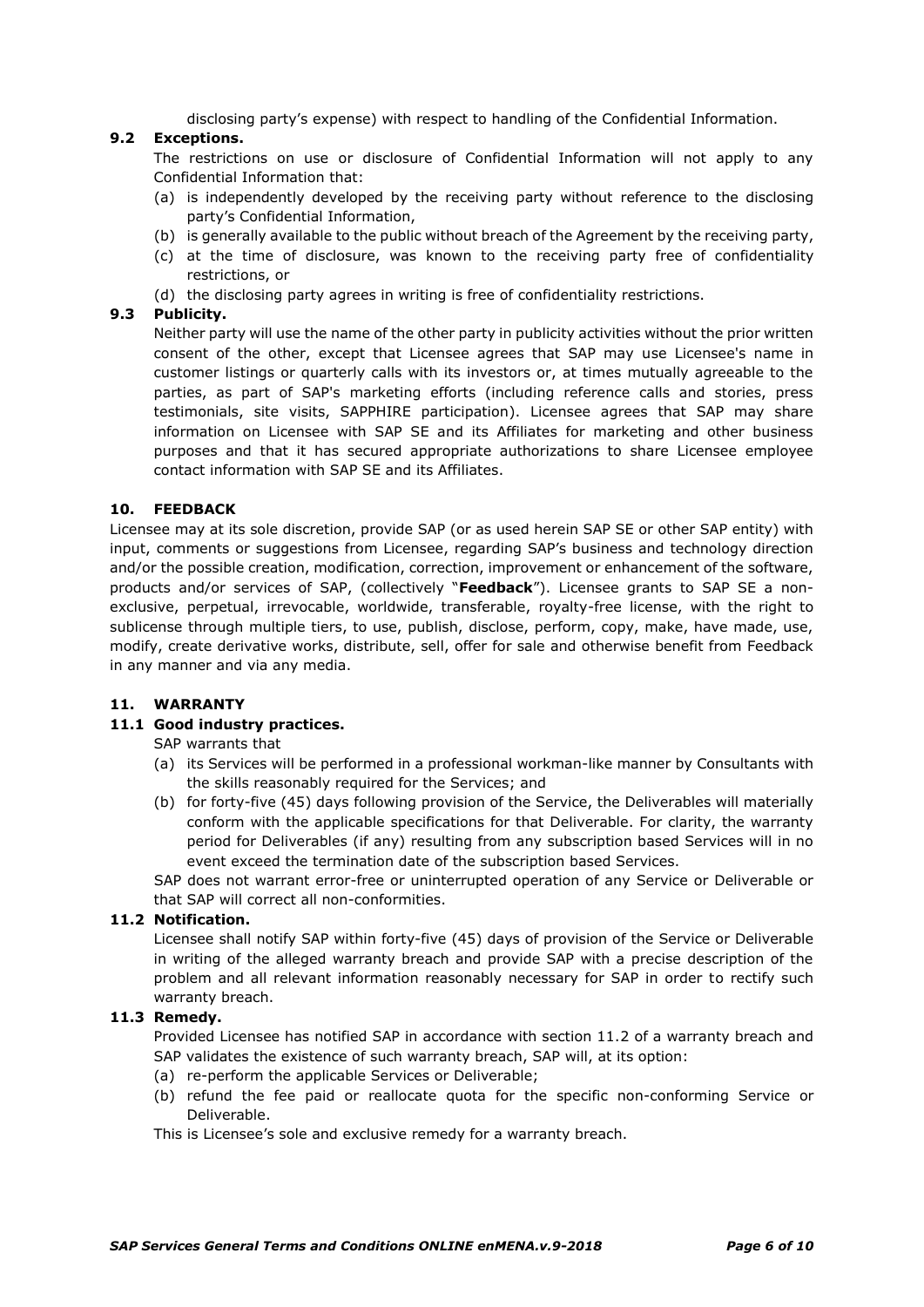## **11.4 Exclusions.**

This warranty shall not apply

- (a) if the Deliverables are not used in accordance with any applicable documentation provided or
- (b) if the alleged warranty breach is caused by a modification to the Deliverable, Licensee or third-party software.

## **11.5 Disclaimer.**

SAP and its licensors disclaim all warranties express or implied or statutory, including without limitation, any implied warranties of merchantability or fitness for a particular purpose except to the except to the extent that any warranties implied by law cannot be validly waived.

## **12. THIRD PARTY CLAIMS**

- **12.1** SAP shall defend (at its sole expense) Licensee against claims brought against Licensee by any third party alleging that Licensee's use of the Deliverables, in accordance with the terms and conditions of the Agreement, constitutes an infringement or misappropriation of a patent claim(s), copyright, or trade secret rights. SAP will pay damages finally awarded against Licensee (or the amount of any settlement SAP enters into) with respect to such claims. This obligation of SAP shall not apply if the alleged infringement or misappropriation results from (a) use of the Deliverables in conjunction with any other software, services, or any product, data or apparatus that SAP did not provide; or
	- (b) anything Licensee provides including configurations, instructions or specifications;
	- (c) a modification of the Deliverable by Licensee or by a third party on behalf of Licensee or
	- (d) any use not permitted by the Agreement.
- **12.2** In the event a claim under Section 12.1 is made or in SAP's reasonable opinion is likely to be made, SAP may, at its sole option and expense:
	- (a) procure for Licensee the right to continue using the Deliverable under the terms of the Agreement; or
	- (b) replace or modify the Deliverable to be non-infringing without material decrease in functionality.

If these options are not reasonably available, SAP or Licensee may terminate the Agreement to the affected Deliverable upon written notice to the other.

- **12.3** Licensee shall defend SAP and its affiliated companies against claims brought against SAP by any third party arising from or related to
	- (a) any Licensee use of the Services in violation of any applicable law or regulation;
	- (b) an allegation that the Customer Data, Licensee's use of the Services or anything Licensee has provided to SAP including access to third party software or proprietary information violates, infringes or misappropriates the rights of a third party.

The foregoing shall apply regardless of whether such damage is caused by the conduct of Licensee and/or its named users or by the conduct of a third party using Licensee's access credentials.

- **12.4** The obligations under this Section 12 are conditioned on
	- (a) the party against whom a third-party claim is brought timely notifying the other party in writing of any such claim, provided however that a party's failure to provide or delay in providing such notice shall not relieve a party of its obligations under this Section 12 except to the extent such failure or delay prejudices the defense;
	- (b) the party who is obligated hereunder to defend a claim having the right to fully control the defense of such claim; and
	- (c) the party against whom a third-party claim is brought reasonably cooperating in the defense of such claim. Any settlement of any claim shall not include a financial or specific performance obligation on or admission of liability by the party against whom the claim is brought, provided however that SAP may settle any claim on a basis requiring SAP to substitute for the Services any alternative substantially equivalent non-infringing services. The party against whom a third-party claim is brought may appear, at its own expense, through counsel reasonably acceptable to the party obligated to defend claims hereunder. Neither party shall undertake any action in response to any infringement or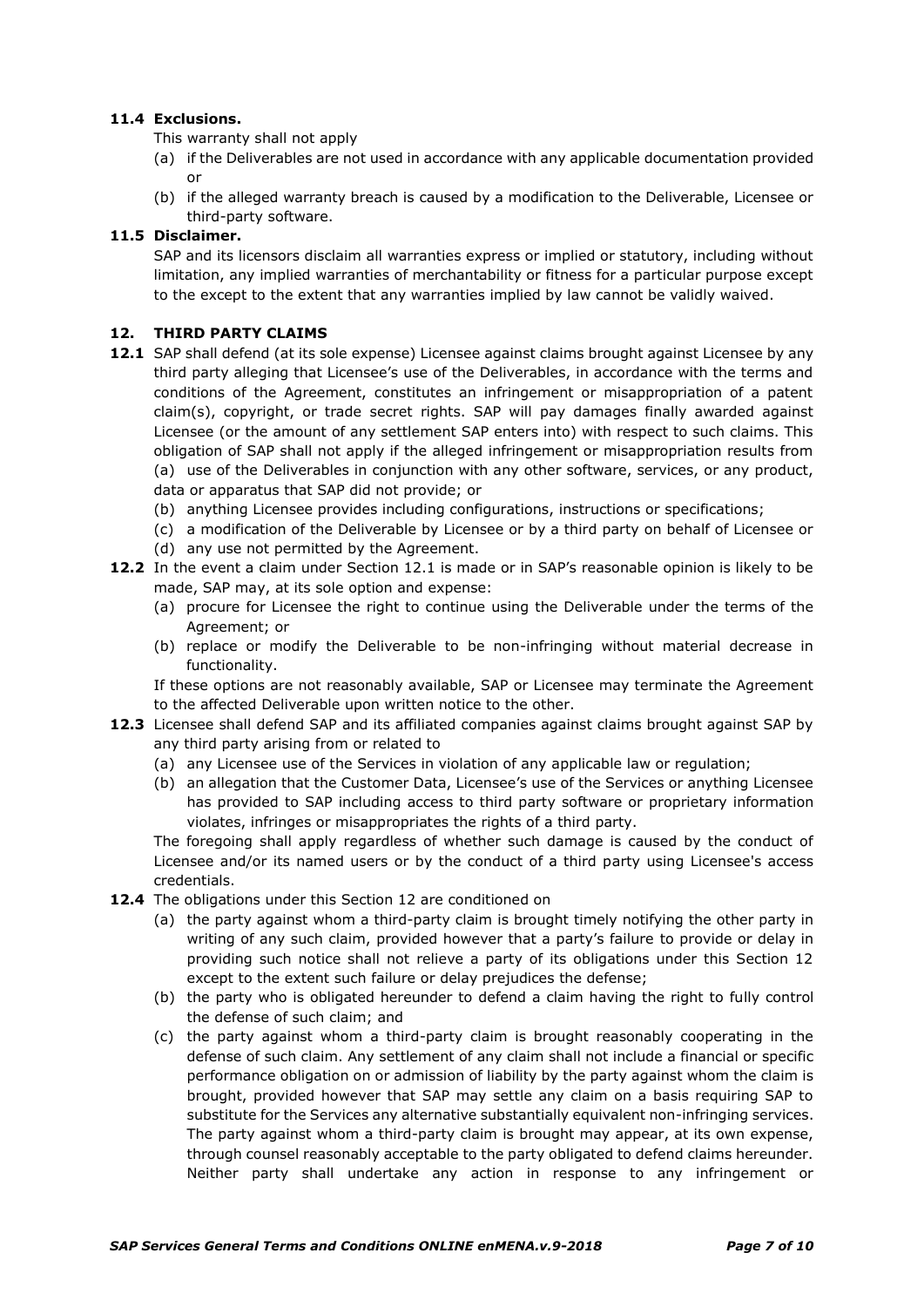misappropriation, or alleged infringement or misappropriation that is prejudicial to the other party's rights.

**12.5** The provisions of this Section 12 state the sole, exclusive, and entire liability of the parties, their Affiliates and their licensors to the other party, and is the other party's sole remedy, with respect to third party claims covered hereunder and to the infringement or misappropriation of third-party intellectual property rights.

### **13. LIMITATION OF LIABILITY**

- **13.1** SAP will not be liable for any Licensee activities not permitted under this Agreement including without limitation to the extent that any liability arises from any Service provided for no fee.
- **13.2** Exclusion of damages:

13.2.1 Subject to sections 13.2.2, 13.2.3 and 13.2.4 below and regardless of the basis of liability (whether arising out of breach of contract, tort (including but not limited to negligence), misrepresentation, breach of statutory duty, breach of warranty or claims by third parties, willful misconduct or otherwise) neither SAP or Licensee shall be liable to the other or any other party for any of the following types of loss or damage arising under or in relation to this Agreement:

(a) (i) loss of profits or revenue; (ii) loss of business; (iii) loss of or damage to data; (iv) loss of goodwill; (v) losses from computer failure or malfunction; (vi) legal fees; (vii) interest or exemplary or punitive damages, or (viii) loss of anticipated savings; and regardless of whether any such loss or damage listed in this sub-section (a) is direct, indirect, special, incidental or consequential;

(b) indirect, special, incidental or consequential loss or damages and whether or not the other party had been advised of the possibility of such loss or damage.

13.2.2 Subject to sections 13.2.1, 13.2.3 and 13.2.4 and regardless of the basis of liability (whether arising out of breach of contract, tort (including but not limited to negligence), misrepresentation, breach of statutory duty, breach of warranty or claims by third parties, willful misconduct or otherwise) the maximum aggregate liability of each party (or its respective Affiliates or SAP's licensors) to the other or any other party, will not exceed, (i) the fees paid for the applicable Services under the relevant Order Form; or (ii) in the case of subscription based Services (including managed services), the fees paid in the twelve (12) month period preceding the date of the incident giving rise to the liability.

13.2.3 Nothing in this Agreement shall exclude or limit either party's liability for death or personal injury caused by negligence, for fraud or fraudulent misrepresentation or for any other liability which cannot be excluded or limited by applicable law.

13.2.4 Nothing in this Agreement shall exclude or limit either party's liability for damages resulting from unauthorized use or disclosure of Confidential Information or Licensee's liability for any failure to pay any fees due under or in relation to this Agreement.

**13.3** The parties agree that the provisions of this Agreement appropriately allocate the risks between SAP and Licensee and the Services reflect this allocation of risk and the limitations of liability herein.

### **14. ASSIGNMENT**

Licensee may not, without SAP's prior written consent, assign, delegate, pledge, or otherwise transfer this Agreement, or any of its rights or obligations under this Agreement, or the Work Products and Deliverables or SAP Confidential Information, to any party, whether voluntarily or by operation of law, including by way of sale of assets, merger or consolidation. SAP may (i) assign this Agreement to any of the SAP SE Affiliates or (ii) subcontract all or part of the work to be performed under this Agreement to a qualified third party.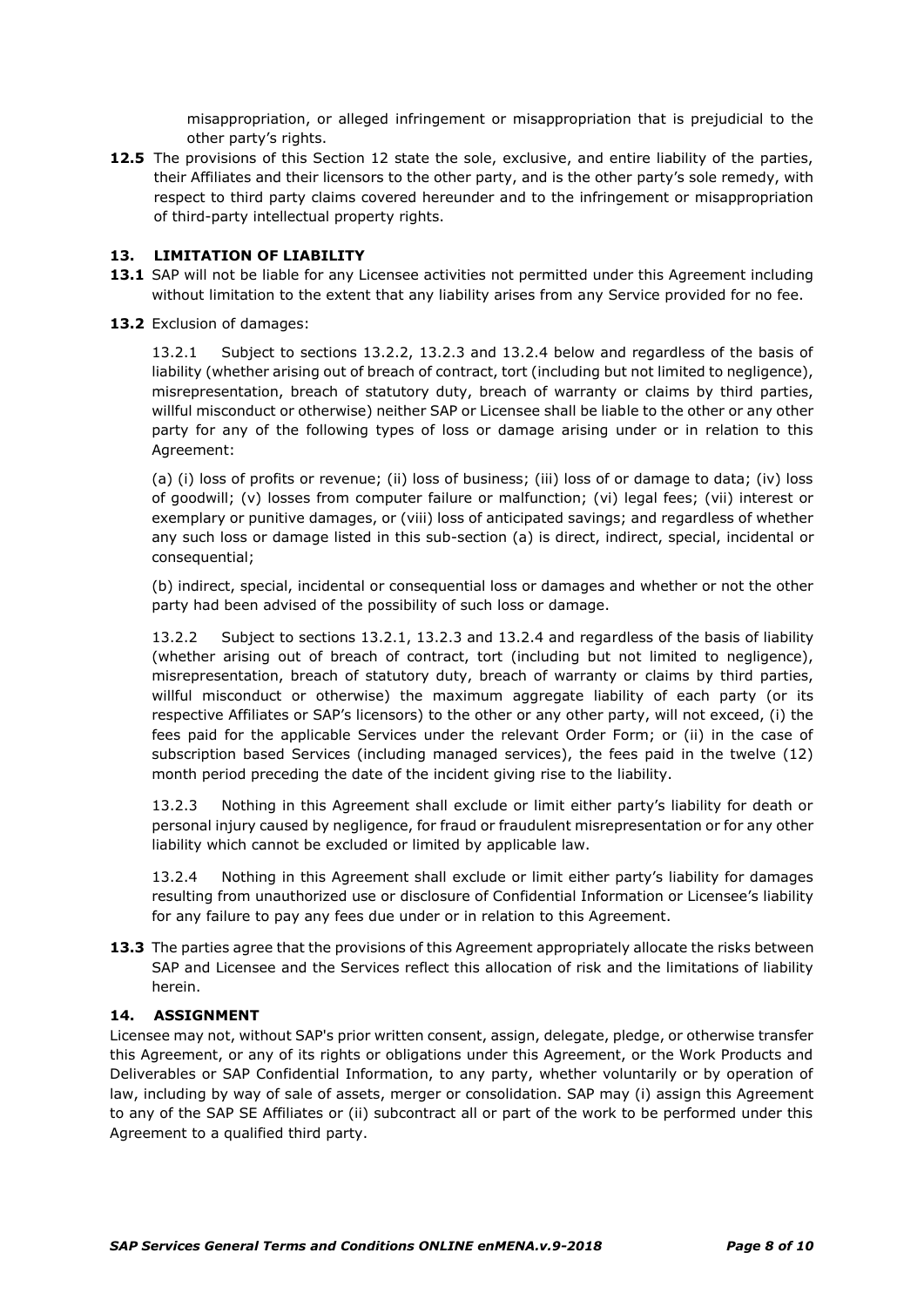### **15. GENERAL PROVISIONS**

### **15.1 Severability.**

If any provision of the Agreement is held to be invalid or unenforceable, the invalidity or unenforceability will not affect the other provisions of the Agreement.

#### **15.2 No Waiver.**

**15.4 Notice.**

A waiver or non-enforcement against any breach of the Agreement or obligation under the Agreement is not deemed a waiver of any other breach or obligation.

### **15.3 Electronic signature.**

Electronic signatures that comply with applicable law are deemed original signatures.

All notices will be in writing and given when delivered to the respective offices of SAP and Licensee at the addresses first set forth above with copy to the legal department.

#### **15.5 Independent Contractor.**

The relationship of SAP and Licensee established by this Agreement is that of an independent contractor and no employment, agency, trust, partnership or fiduciary relationship is created by this Agreement.

#### **15.6 System Security and Data Safeguards.**

When SAP is given access to Licensee's systems and data, SAP shall comply with Licensee's reasonable administrative, technical, and physical safeguards to protect such data and guard against unauthorized access. In connection with such access, Licensee shall be responsible for providing Consultants with user authorizations and passwords to access its systems and revoking such authorizations and terminating such access, as Licensee deems appropriate from time to time. Licensee shall not grant SAP access to Licensee systems or personal information (of Licensee or any third party) unless such access is essential for the performance of Services under the Agreement. The parties agree that no breach of this provision shall be deemed to have occurred in the event of SAP non-conformance with the aforementioned safeguard but where no personal information has been compromised.

### **15.7 Force Majeure.**

Any delay in performance (other than for the payment of amounts due hereunder) caused by conditions beyond the reasonable control of the performing party is not a breach of this Agreement. The time for performance will be extended for a period equal to the duration of the conditions preventing performance.

#### **15.8 Governing Law and Arbitration.**

- (a) Governing Law. The Agreement and any claims relating to its subject matter shall be governed by and construed under the laws of England, without reference to its conflicts of law principles. The United Nations Convention on Contracts for the International Sale of Goods shall not apply to this Agreement. Either party must initiate a cause of action for any claim(s) arising out of or relating to this Agreement and its subject matter within one year from the date when the party knew, or should have known after reasonable investigation, of the facts giving rise to the claim(s).
- (b) Arbitration. Except for the right of either party to apply to a court of competent jurisdiction for injunctive, or other equitable relief, any dispute or claim arising out of or relating to this Agreement, shall be settled by arbitration in Dubai International Financial Center in United Arab Emirates in accordance with the rules of arbitration of the London Court of International Arbitration (LCIA). The language to be used in the arbitration shall be English. One or more arbitrators appointed in accordance with the following: (i) Arbitration by One Arbitrator: If the parties agree to a one-arbitrator, the parties shall agree upon and appoint an arbitrator, after first ascertaining that the appointee consents to act, within thirty (30) days from the date on which written notice of referral to arbitration by one party is received by the other party (the "Notice Date") or (ii) Arbitration by Three Arbitrators: If the parties are unable to agree on a one-arbitrator, or, having so agreed, are unable to agree on the arbitrator within thirty (30) days from the Notice Date, then the arbitration shall be conducted by and before three (3) arbitrators, who shall be appointed as follows. Each party shall appoint one arbitrator, after first ascertaining that